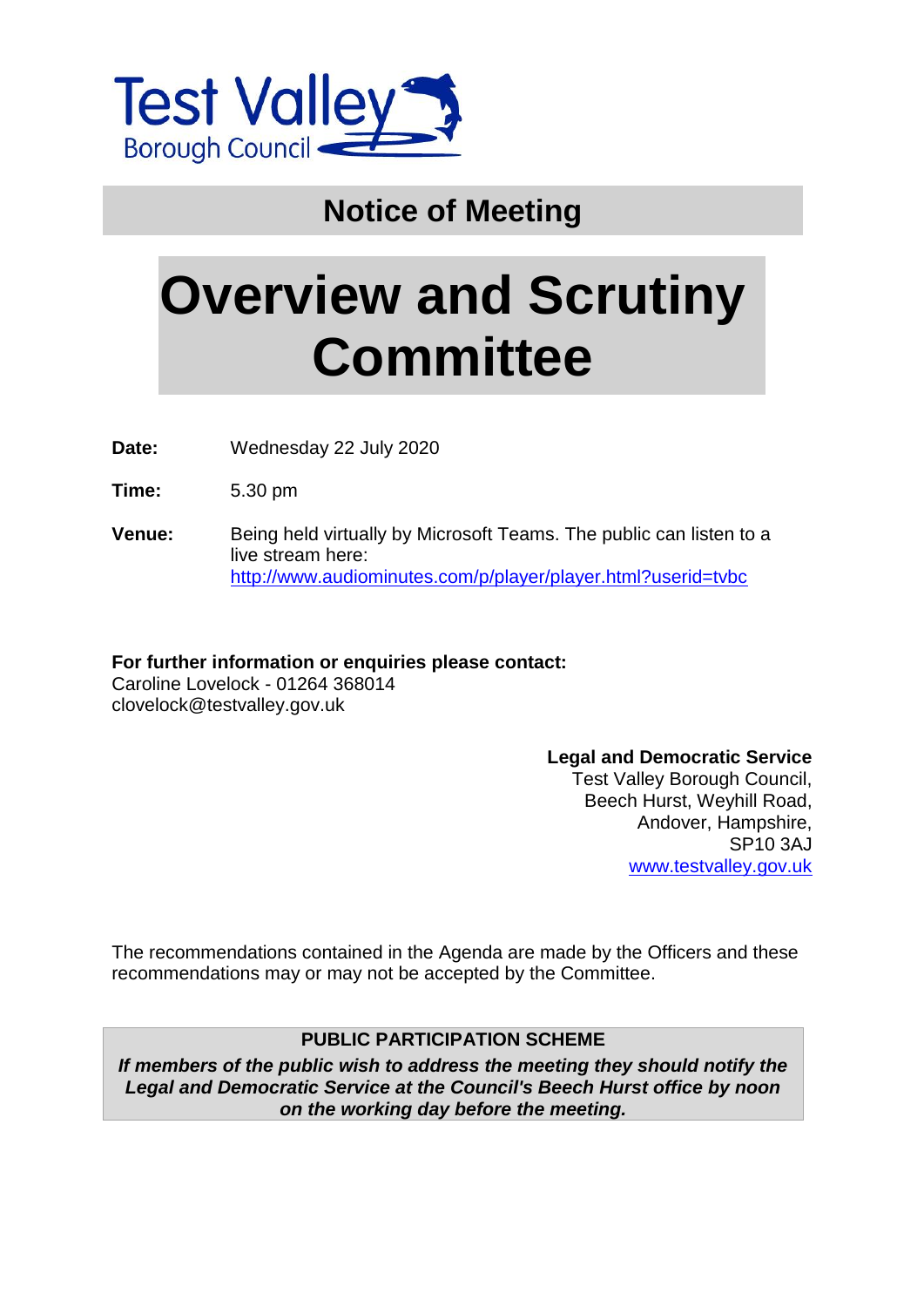#### **Membership of Overview and Scrutiny Committee**

#### **MEMBER WARD**

Councillor Z Brooks (Chairman) Andover Millway Councillor N Lodge (Vice-Chairman) Andover Downlands Councillor G Bailey **Blackwater** Blackwater Councillor D Baverstock **Romsey Cupernham** Councillor C Borg-Neal Andover Harroway Councillor T Burley **Andover Harroway** Councillor D Coole Anna Councillor C Dowden North Baddesley Councillor N Gwynne **Romsey Cupernham** Councillor K Hamilton **Andover Harroway** Councillor V Harber Andover St Mary's **Councillor N Matthews Councillor N Matthews Andover Romans Councillor K North Councillor K North Andover Romans** Councillor J Parker **Romsey Tadburn** Romsey Tadburn **Councillor R Rowles Councillor R Rowles** Councillor A Ward Mid Test Councillor A Warnes North Baddesley

Councillor A Finlay Councillor A Finlay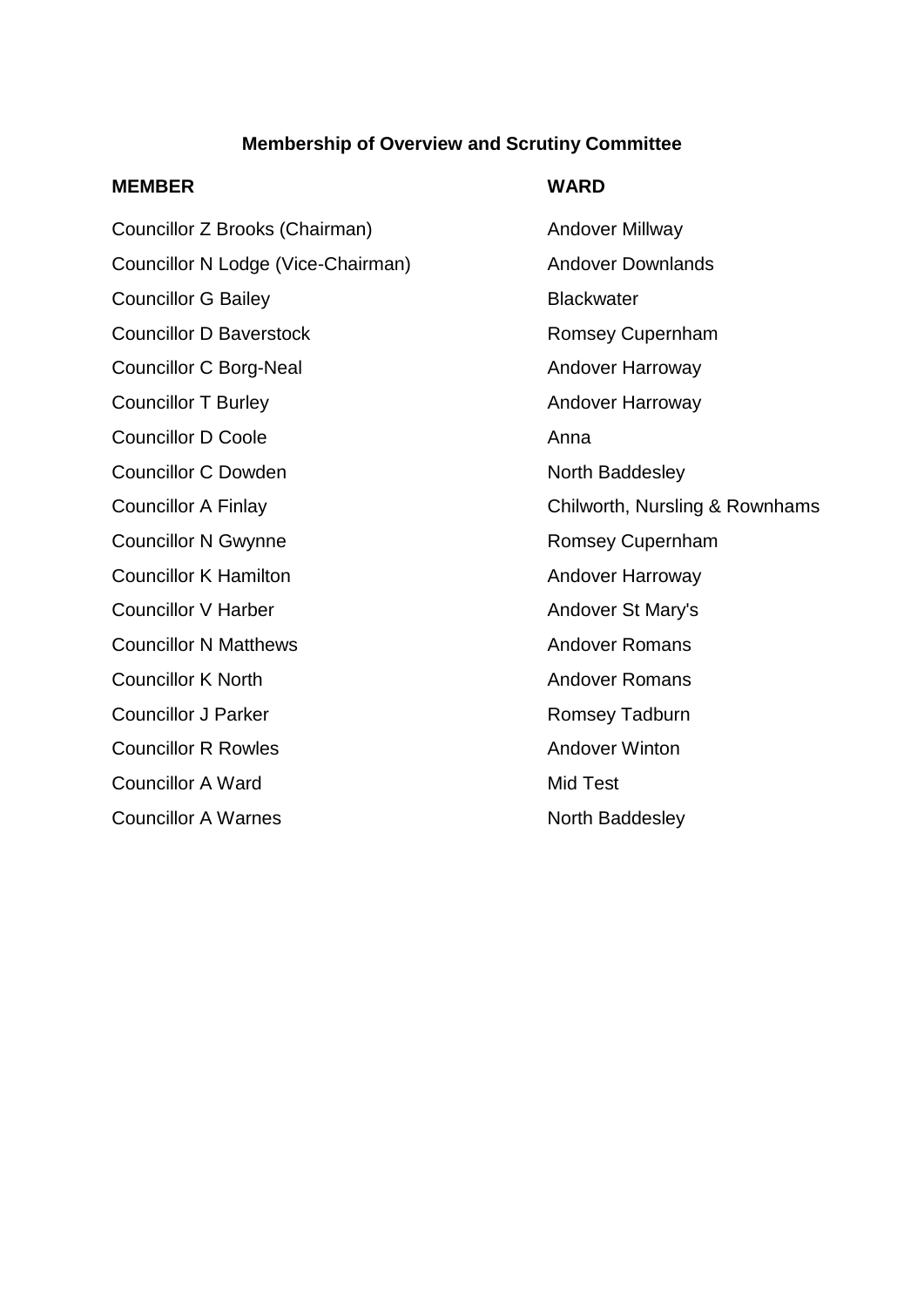#### **Overview and Scrutiny Committee**

Wednesday 22 July 2020

### **AGENDA**

#### **The order of these items may change as a result of members of the public wishing to speak**

- **1 Apologies**
- **2 Public Participation**
- **3 Declarations of Interest**
- **4 Urgent Items**
- **5 Minutes of the meeting held on 24 June 2020**
- **6 Call in Items**
- **7 Urgent decisions taken since last meeting**

#### **8 Updates on Panels**

Lead Members to update the Committee on the progress of their Panels (10 mins)

#### **9 Report of the Future of Health Provision in Andover and Romsey Panel 5 - 12**

To consider the report from the Future of Health Provision in Andover and Romsey Panel (20 minutes)

#### **10 Programme of Work for the Overview and Scrutiny Committee 13 - 23**

To enable Members to keep the Committee's future work programme under review (10 minutes)